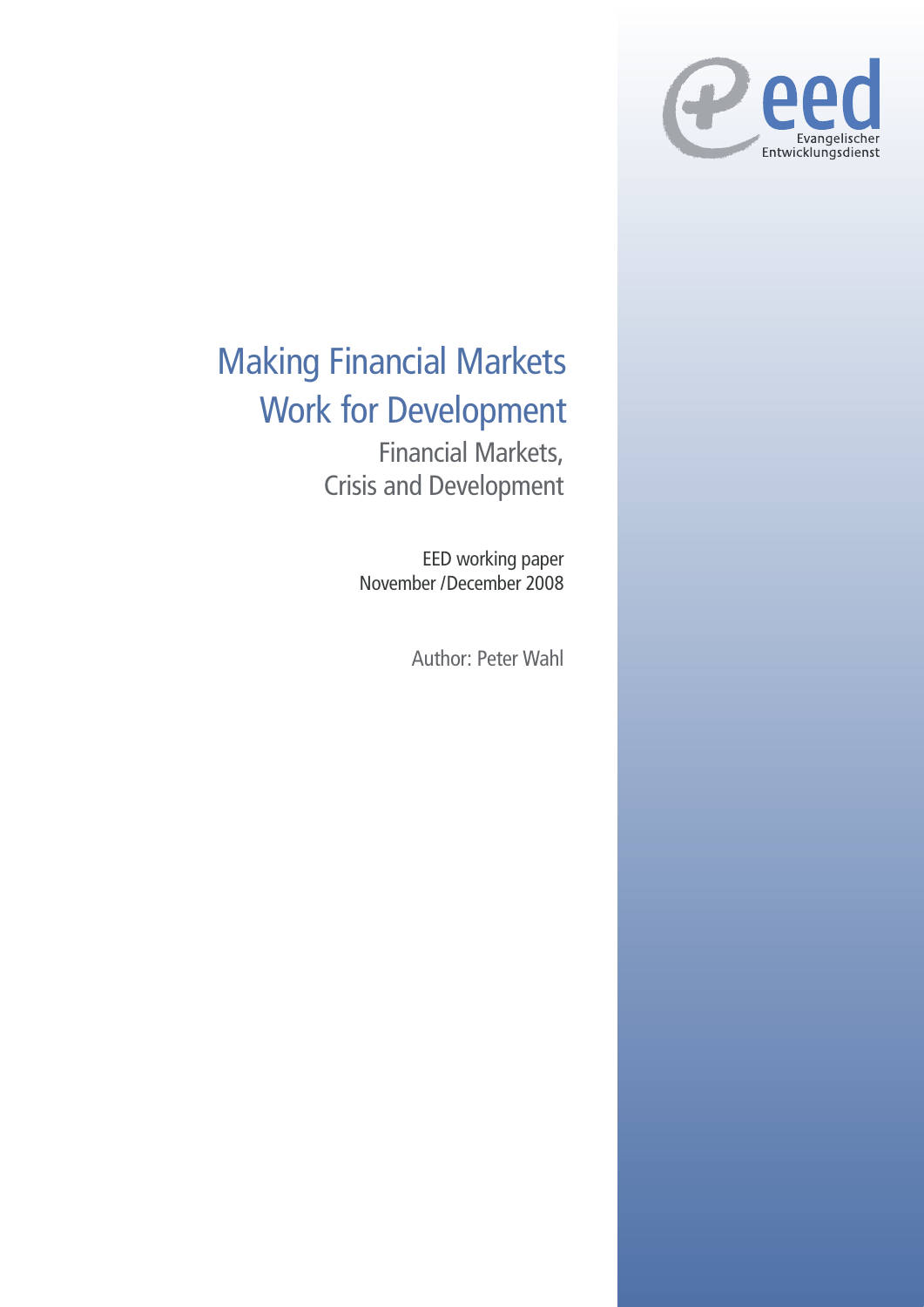#### **Making Financial Markets Work for Development Financial Markets, Crisis and Development**

An EED working paper for the International Follow-Up Conference To Review the Implementation of the Monterrey Consensus in Doha, Qatar, Nov 29 – Dec 1, 2008

Author: **Peter Wahl** 

Editor : **Peter Lanzet**

Publisher: **Church Development Service, an Association of the Protestant Churches in Germany (EED)** Ulrich-von-Hassell-Str. 76 D- 53123 Bonn Phone: +49 (0)228/81 01-0 Fax.:  $+49(0)$  228/81 01-160 www.eed.de

Contact to the author: World Economy, Ecology & Development – WEED www.weed-online.org mail: peter.wahl@weed-online.org www.weed-online.org phone: 030-27582616

This publication should not be understood as a policy paper nor does it anticipate any later positioning of the publishers. Perceptions and subject matter statements reflect the opinion of the author.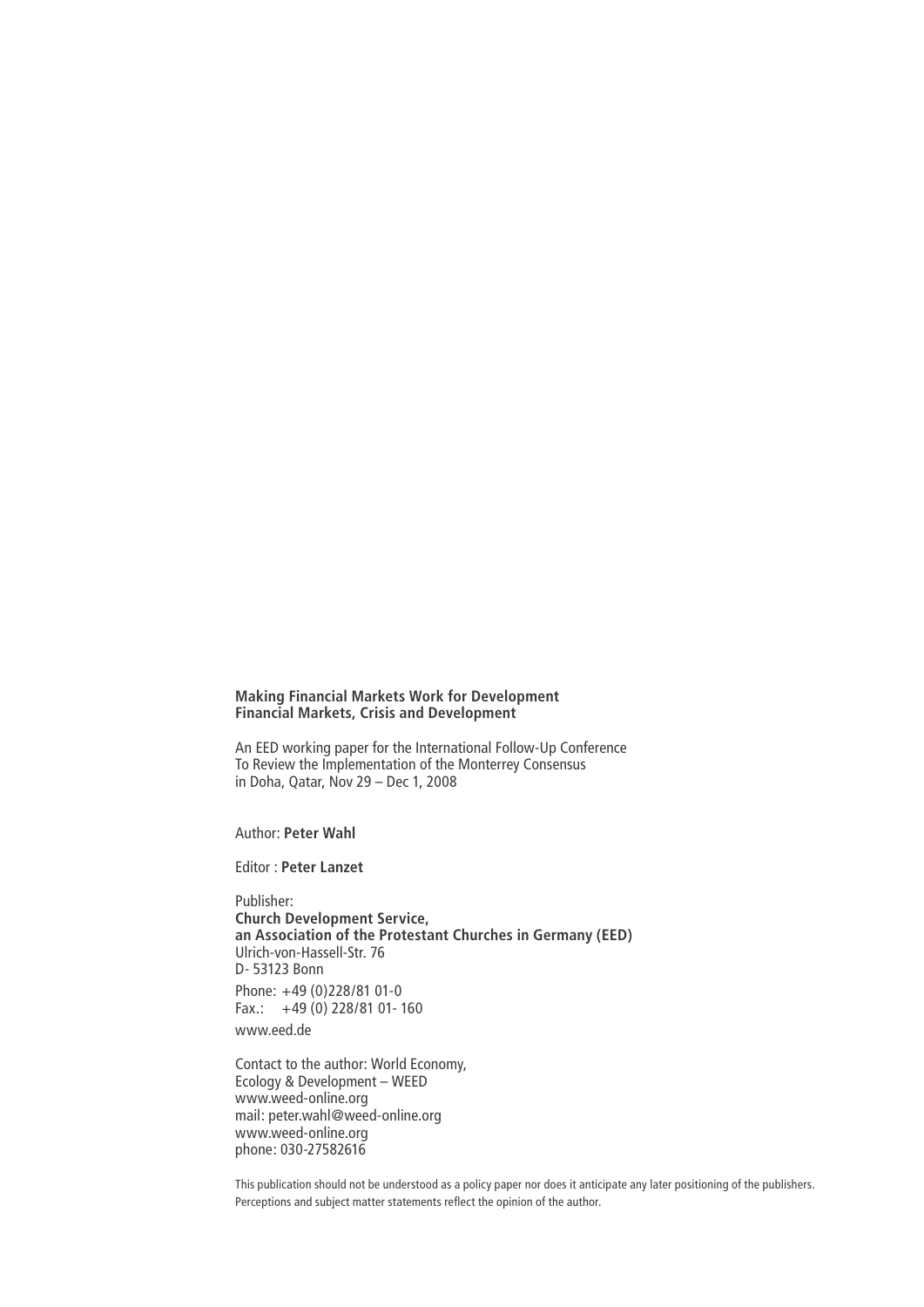# **Contents**

| 1. | The effects of the financial crisis on developing countries           | 6               |
|----|-----------------------------------------------------------------------|-----------------|
|    | 1.1 Economic Crash and global recession                               | 6               |
|    | 1.2 Long-term dollar weakness and high interest rates                 | 6               |
|    | 1.3 Speculation driving food and commodity prices                     | 7               |
| 2. | Financial markets – the most dynamic sector of globalisation          | 9               |
| 3. | Growing instability and increase in the frequency of financial crises | 10 <sup>°</sup> |
| 4. | Volatility of Exchange Rates hampering Development                    | 10              |
| 5. | Short-termism - a threat to stability                                 | 11              |
| 6. | Capital flight and tax evasion - the permanent outflow                | 12              |
| 7. | A New Economic System has emerged                                     | 13              |
|    | 7.1 New Instruments                                                   | 13              |
|    | 7.2 New actors                                                        | 13              |
|    | 7.3 Distribution effects                                              | 14              |
|    | 7.4 An historic transformation                                        | 14              |
| 8. | Alternatives and starting points for action by civil society          | 15              |
|    | Literature                                                            | 18              |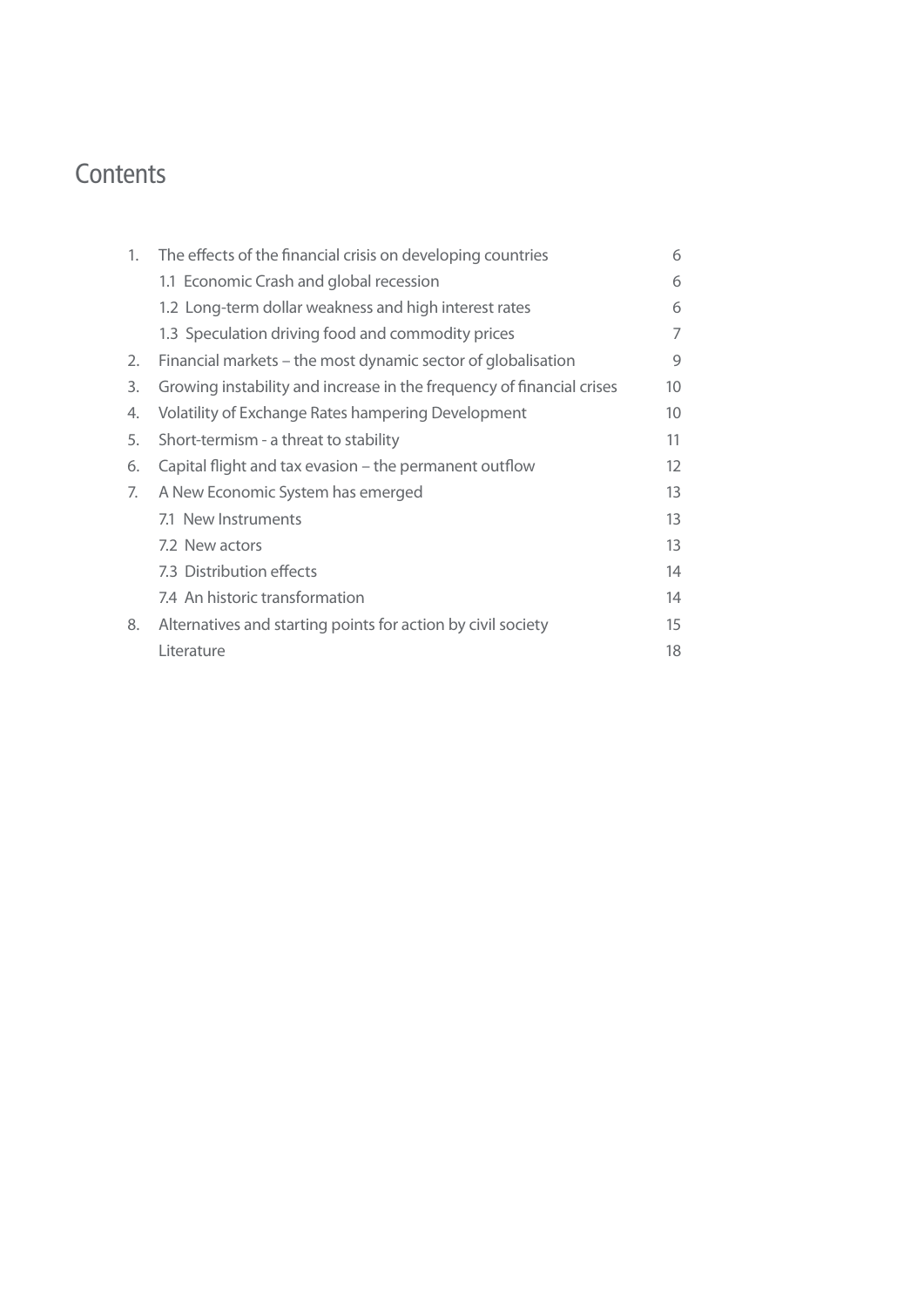### Making Financial Markets Work for Development Financial Markets, Crisis and Development

An EED working paper for the International Follow-Up Conference To Review the Implementation of the Monterrey Consensus in Doha, Qatar, Nov 29 – Dec 1, 2008

"Do you enjoy rising prices? The whole world is talking about commodities – with the Agriculture Euro Fund you get the chance to participate in the increase in value of the seven most important agricultural commodities." With these words the Deutsche Bank advertised one of its Investment Funds in May 2008. At the same time, food riots had erupted in Cameroon, Haiti, and other developing countries because people could not afford basic food any more after prices had risen.

*Though the increase in food prices has several reasons, and speculation may only be one of them (see below, chapter 1), the current crisis has shed light on an issue, which many people interested in development and active in this field have for a long time perceived only peripherally: The enormous influence of the international financial markets on development.*

*Incidentally, the shockwaves of the Wall Street crash are yet to hit the entire world economy. The impact on the vulnerable economies of the South will be especially severe.* 

*So, from a development perspective there are sufficient reasons to look a little closer at the interrelations between financial markets and development, and to develop expertise in order to engage in advocacy work and develop the capacity to conduct campaigns.*

*This does not mean a shift away from the "core business" of development, given that the influence of financial markets on the South at least matches that of international trade.* 

*Therefore, it is only consistent when under point 8 of the MDGs it is stated: "*To continue the development o f an open, regulated, calculable and non-discriminating trade and financial system.*" So, at the upcoming conference on the financing of development in Doha, civil society should present its own ideas for a development-friendly financial system.*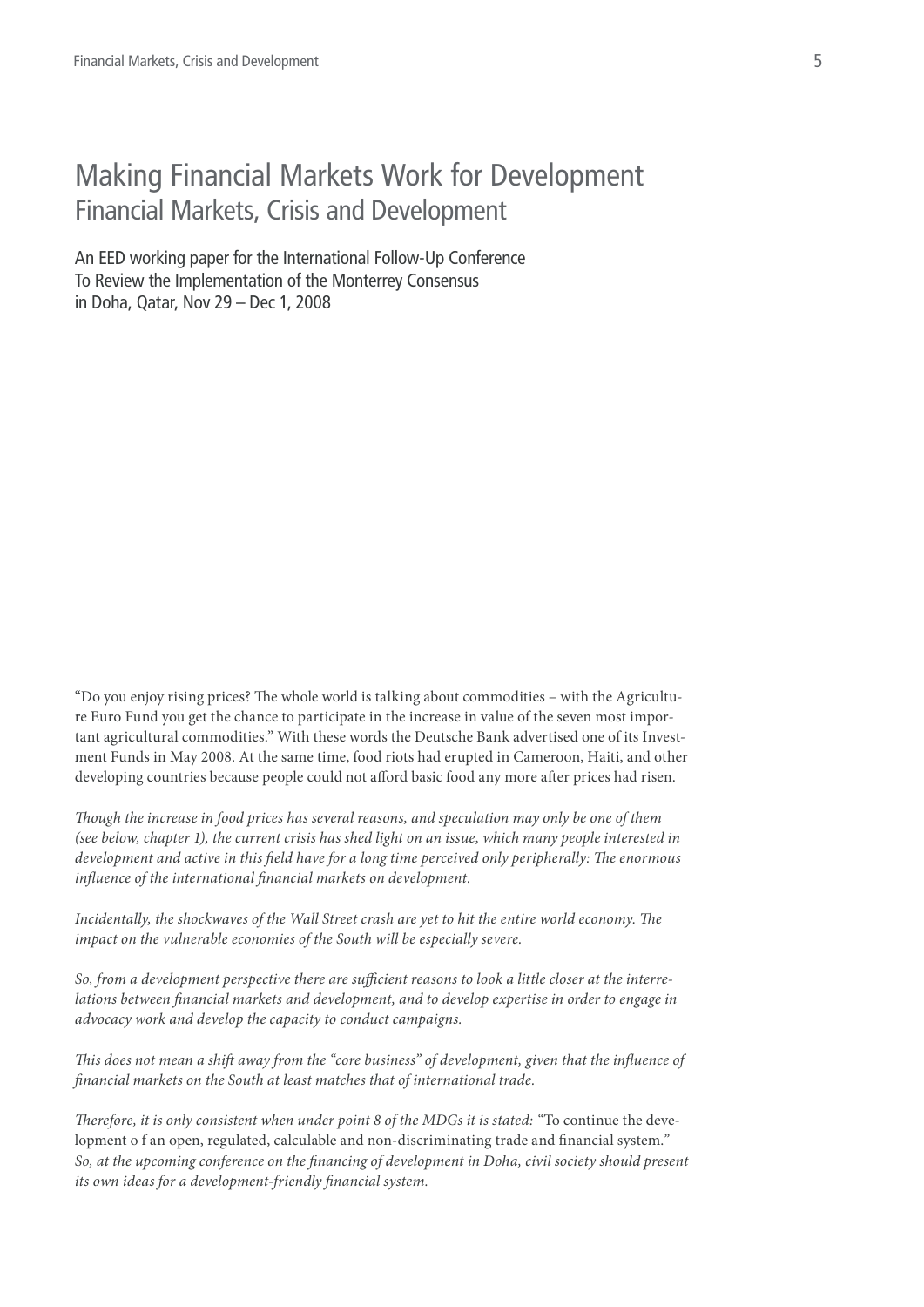# <span id="page-4-0"></span>1. The effects of the financial crisis on developing countries

The financial crisis, which began as the Subprime Crisis in the US and then subsequently developed into an international banking and credit crisis and reaching its climax with the crash at Wall Street, is the most severe disruption of the international financial markets since the Great Depression 1928/29. In contrast to the crises of the 1990s, the current crisis has its roots not in an emerging market or some developing country, but in the centre of the global financial system. While during the Asian crisis the mainstream of the finance community had blamed poor financial markets, poor supervision and "crony capitalism", this crisis at the centre of the system reveals that the problems have deeper-lying causes. It was the new instruments and protagonists that had been hailed as "*innovation*" for years, investment banking, credit certificates, derivatives, Hedge Funds, etc. (see below, chapter 7), that brought the system to a collapse from within.

In light of the historical significance of the crisis it is too early to predict all its consequences. What we can be sure about, though, is that the world economy in general and the developing countries in particular will suffer from it for the next future.

#### 1.1 Economic Crash and global recession

The financial systems of the developing countries and emerging economies are not directly hit by the collapse on Wall Street. The casino system does not exist there, or at most embryonically. However, they must nevertheless pay the price due to the spread of the financial crisis to the real economy.

This spread of the financial crisis to the real economy is already underway.<sup>1</sup> The USA is already heading for a recession. Great Britain and the Euro zone are just entering the recession.

With view to the economic weight of the USA and the other large industrialised countries this will no doubt have a great impact on the entire world economy. Global growth rates will decline significantly (UNCTAD 2008b) and the world will see a global recession. The highly vulnerable economies of the developing countries will be hit particularly. Poverty reduction programmes and measures against the environmental crisis will suffer setbacks. The Millennium Goals for Development will not be reached.

Even more so, developing countries with close economic ties to the USA such as Mexico and other countries in Central and South America will feel the impacts the hardest (Eichengreen 2007). Their exports will strongly decline due to the drop in demand from the US. Foreign investments will decline. European markets will not be able to offer alternatives because of their own crises. Also China and India, the world's growth engines, will not be able to compensate for this decline (Keidel 2008).

It turns out once again that a stable international financial system is a global public good, and that it's proper functioning must be at the centre of concern for development-friendly financial politics.

1.2 Long-term dollar weakness and high interest rates

The gigantic rescue package the US government is providing in order to avoid a complete collapse of the financial system will send the US state deficit skyrocketing for years. This will in a long-

1 September 24, 2008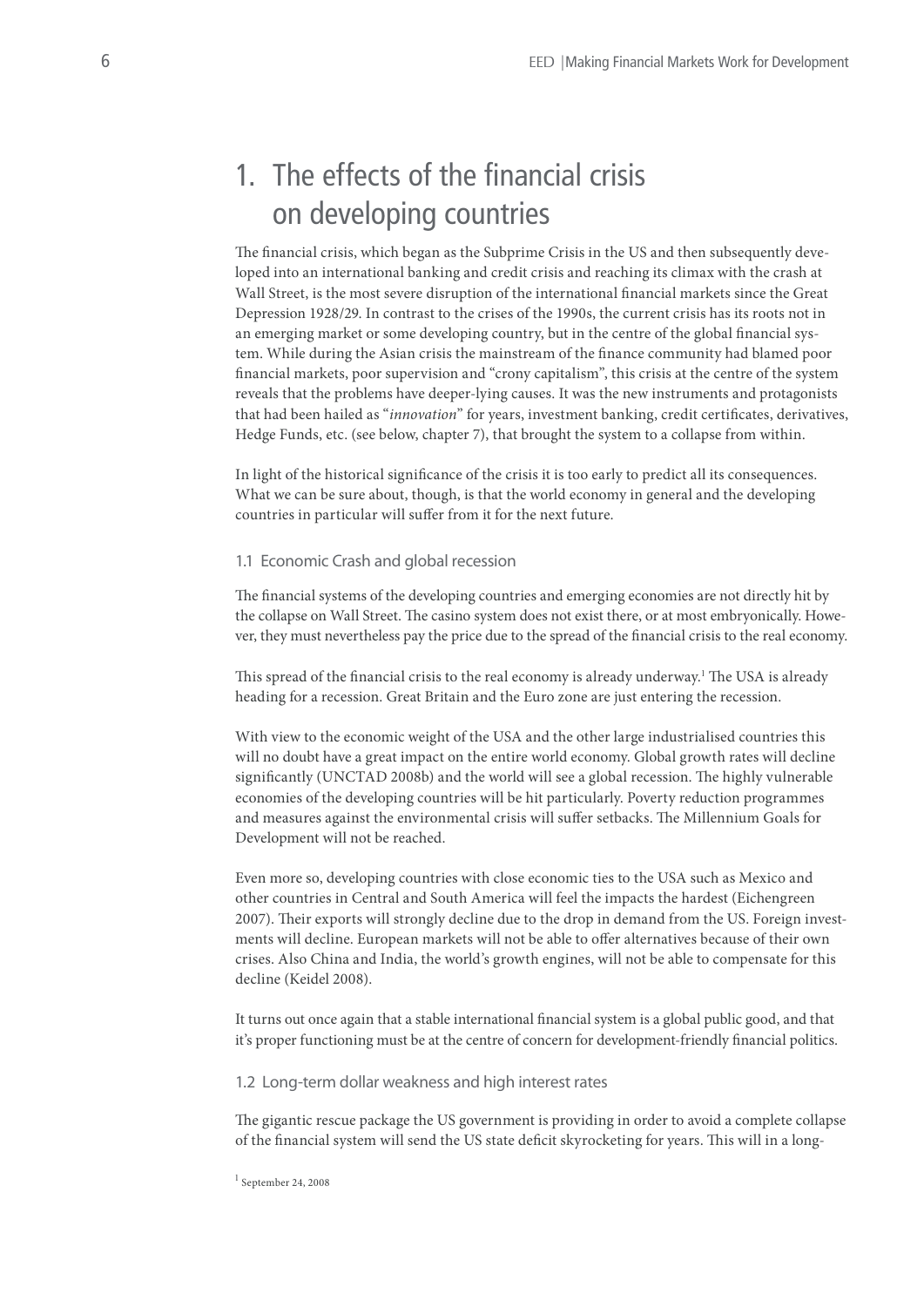<span id="page-5-0"></span>term perspective result in an even weaker dollar. This does not exclude, that there might also be short periods of appreciation, for instance if during the crisis large amounts are repatriated to the US.

In the long run, however, the US economy needs an exchange rate, which supports recovering by improving its competitive position on the world market through an increase of its exports. The competition on the world market will thus become fiercer, which will hit emerging markets selling manufactured goods.

In addition to that, a weak dollar in the long term is a factor for an increase in prices for commodities. Due to the fact that commodities are mainly billed in dollars on the world market, a depreciation of the dollar results in a decline in revenues for commodity producers. In order to compensate for this decline, prices are raised. The price of crude oil, which as a strategic price influences all other prices, will be particularly affected by this. That mechanism also engulfs food prices, and thus causes an increase in poverty and an undermining of food security in developing countries dependent on imports.

Apart from the individual effects on the poor, high commodity prices also have macro-economic implications for countries dependent on imports: Their balance of payments is worsening, foreign debt will increase, and inflation will rise. (UNCTAD 2008b). After the peak in summer 2008 commodity prices have been sinking again. In particular for oil, the upcoming recession will reduce demand and lead to falling prices. However, food demand is by far not that flexible. Even after the peak in summer 2008 was over, the prices remain at a higher level than before the crisis.

However, a falling dollar exchange rate has a positive effect on debt serve. But then again, an increase in US interest rates in order to attract capital into the crisis-wracked US economy is most likely, and high interest rates would only accentuate the burden of debt servicing for developing countries.

In any case will the conditions for development become more insecure, more prone to fluctuations and crises, and less predictable. Development however, requires a stable economic environment.

### 1.3 Speculation driving food and commodity prices

Furthermore, the crisis has contributed to the increase in food and commodity prices over the past two years. Thus, the prices for rice and other crops rose by 126% between late 2006 and March 2008 (FAO 2008). These increases for oil, food and other commodities are the result of a whole bundle of causes. They include long-term causes such as the growing demand in emerging economies, or with regard to food, the replacement of food by bio-fuel, as well as short-term aspects, such as crop failures or price increases by oil producers compensating for the falling dollar. However, all these factors do not explain the increases in prices, nor their sudden decline. Take for example the oil price, which after its all-time high in July 2008 fell by 30% until September, despite *Peak Oil* and long-term growing demand. To a large extent, the price increases were caused by speculation. Speculative operations have a triple effect in this context:

a. The largest share of food commodities is traded via derivatives (derived financial products, see below), namely futures. This has been common practice for a long time. For the producers, this represents a kind of insurance. They can be sure to achieve fixed prices for their products even before production has begun, and independent of economic risks. Naturally,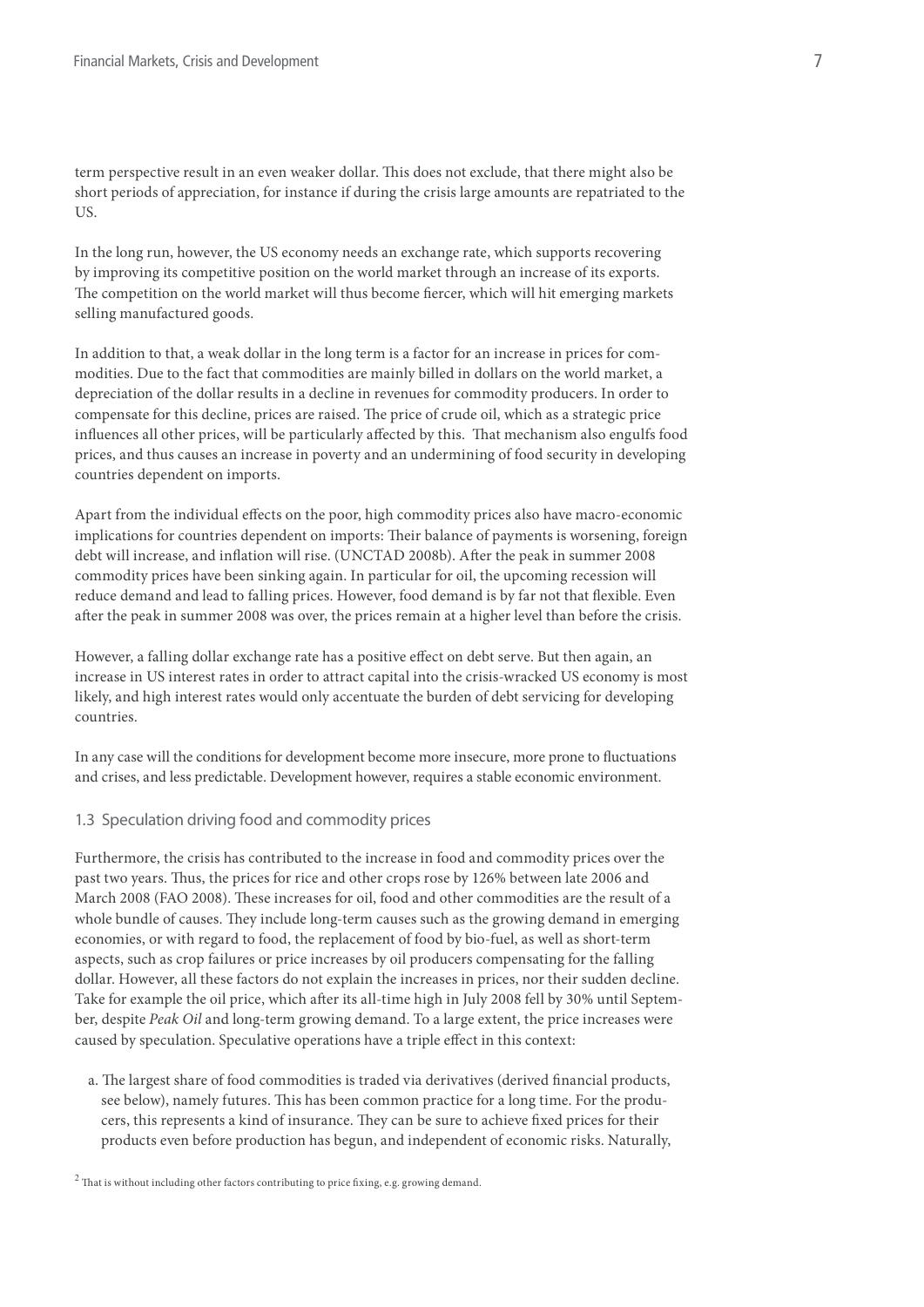since derivative traders receive a risk bonus, the final prices are higher. This procedure does not go without alternative (it is possible to organise the insurance of the producers through co-operatives or the state), but under the given conditions, the use of derivatives has a stabilising effect as long as business is conducted by the appropriate specialised and experienced traders and no external disruptions of the market occur.

b. However, the crisis has led Hedge Funds and other institutional investors to desperately search for alternative investment options due to the lack of profit opportunities on the financial markets. In this process they bet on price volatility on the oil and commodity markets, including food. This immediately boosted demand for commodity derivatives and consequently drove prices up.

Before all that, investment banks, Hedge Funds and other institutional investors had already anticipated the long-term real-economic trends, and having bet on a further increase in exchange rates, they also helped push prices up. The result both of speculation based on long term real effects and on the crisis driven speculation lead to a bubble (World Bank 2008 UNCTAD 2008a. BMZ 2008; CFTC 2008; Schulmeister 2008).

During the intensification of the financial crisis, Hedge Funds searching for new sources of profit then also bet on falling prices via Short Selling<sup>3</sup>, until this type of speculation was banned by the supervisory authorities of the USA, Great Britain, Germany and other countries.

c. The oil price is a strategic price, that is to say it plays into the prices of all other products which require oil as fuel for production and marketing. This includes basically all globally traded goods, thus also agricultural products. For their production, tractors and other machinery, fertilisers, etc. are used that need fuel, and their transport to the consumers also requires fuel. This means that food prices are influenced by the speculation-induced increase in food futures described in a., firstly, and then, secondly, are subject to an additional price increase because of the speculation bubble with regard to oil. It is difficult to assess the exact share in price increase due to speculation. With regard to oil, experts' estimates say that about 20% of price increases result from speculation.<sup>4</sup>

Whatever the exact share of speculation may be, it is definitely not marginal. Considering the significance of food prices for the economically vulnerable groups in the developing countries, it can be concluded that tackling this problem and introducing measures against the speculation on commodities must be the starting point of any fight against poverty.

The necessity to do so becomes clearer when one realises that the factor speculation, in contrast to the increase in demand, could easily be neutralised by the industrialised countries if the political will existed. Civil society has the responsibility to build the political pressure to help eliminate this factor.

 $^3$  In Short Selling, a contract on the sale of bonds or goods at a fixed price is signed, the seller actually not being in possession of the product yet. If speculation proves favourable, the product can then be bought at a lower price and sold for the fixed high price.

<sup>4</sup> This estimate was given by the expert Claudia Kemfert of the rather pro-business German Institute for Economic Research (DIW) in: faz.net, Sept 29, 2008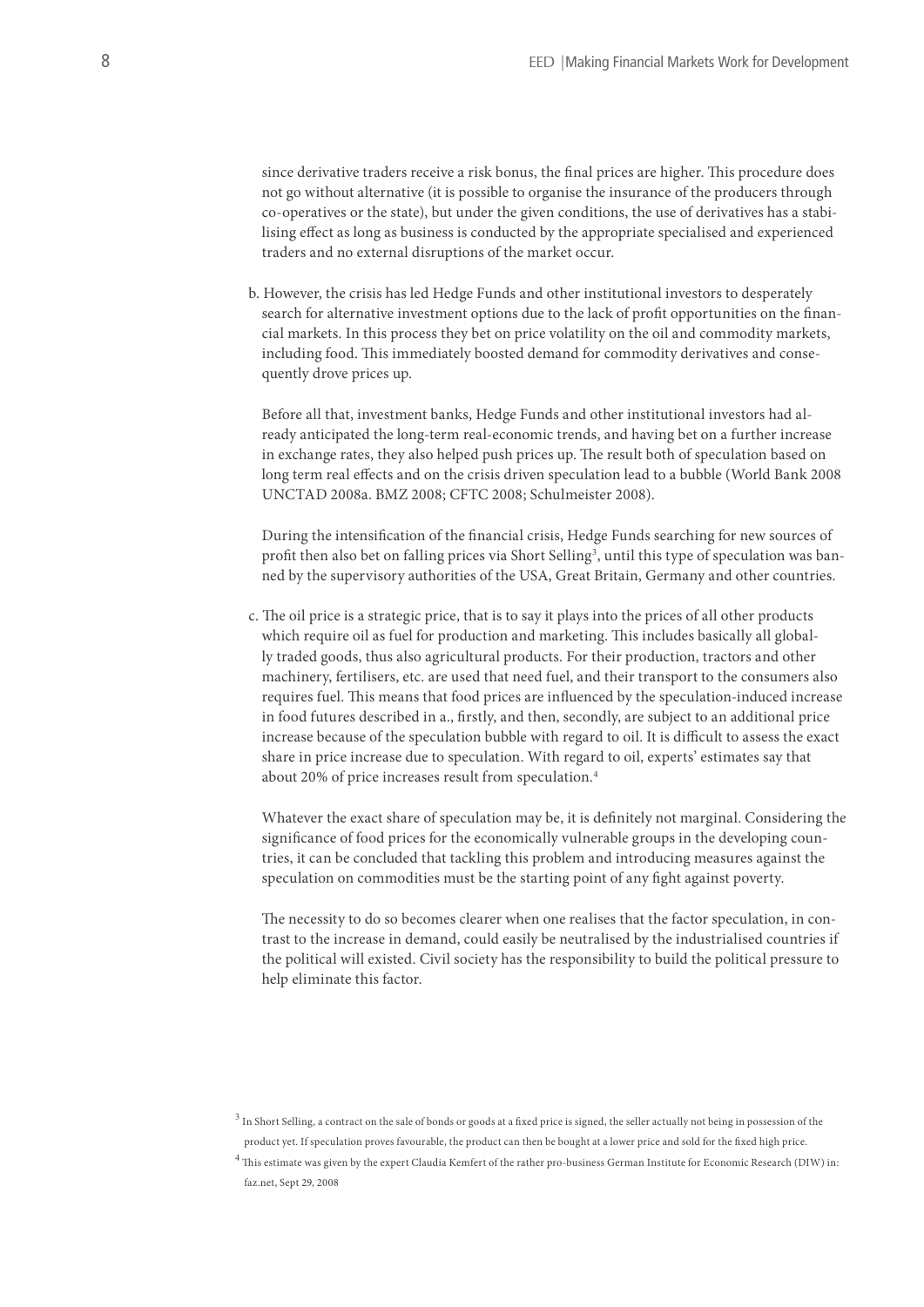# <span id="page-7-0"></span>2. Financial markets – the most dynamic sector of globalisation

The crash on Wall Street represents the preliminary climax of a development that began in the 1970s and quickly accelerated during the 1990s. It was predictable, and it actually was predicted, by heterodox economists like Stiglitz, by insiders like the big speculators Soros and Buffet, as well as by some politicians and NGOs.

Up until the end of the Bretton Woods System, financial markets had three basic functions: to guarantee payment, to finance investments (credit market), and to enable trade with all kinds of bonds, securities etc. As they offered these services, financial markets always played a secondary role, serving the real economy – i.e. production and trade.

Also, in the 1970s financial markets were mainly national entities. Foreign business only involved transactions for foreign trade and foreign investments.

Furthermore, before 1973 financial markets were politically regulated by the Bretton Woods System. The essence of the system were fixed exchange rates between the main currencies, capital controls, and one reserve currency, the US-Dollar. It was run by an institution specially designed for this task: the IMF. The system immensely contributed to the stability and the relative prosperity of the post-war decades. Financial crises, such as the debt crisis of the 1980s, the Asian crisis, or the current crisis were not possible under the conditions of Bretton Woods.

After the system's collapse in 1973, the world economy was marked by a period of substantial change, the historical significance of which only became clear afterwards: The end of Bretton Woods was the "big bang" for the current wave of globalisation. Fixed exchange rates were replaced by floating rates, the international flow of capital was liberalised and de-regulated, and capital controls were lifted.

Capital became the most mobile production factor. Today, in connection with technological progress (digitalisation, communication), it only takes a simple mouse click, and within a few seconds, hundreds of billions of Dollars can be moved to any financial place on the globe. Capital thus has an enormous comparative advantage over the other production factors, and uses it correspondingly. The worldwide turnover in foreign exchange dealings per trading day went from US\$ 120 billion in 1980 to over US\$ 2 trillion in 2005 – a seventeen-fold increase. The international trade in goods, the rapid growth of which is frequently referred to as an expression of globalisation, grew only fivefold in the same period. While the annual turnover of goods amounted to US\$ 10.4 trillion in 2005 (UNCTAD 2008b), the figure for the foreign exchange markets was US\$ 400 trillion – forty-fold, by 2007. The financial markets were by far the most dynamic sector of the world economy.

Through the liberalisation and de-regulation of the national financial markets a world market was created, which the financial industry used for expansion. At the beginning they expanded mainly into other industrialised countries, but later also into developing countries and emerging economies.

This way, the financial industry was able to tap new sources for profit.

Their customers – primarily large companies, governments and other financial service providers – now had easy access to money, often at very good conditions and in large amounts. By principle, easy access to capital is crucial for the real economy, since it is the basis for investment, innova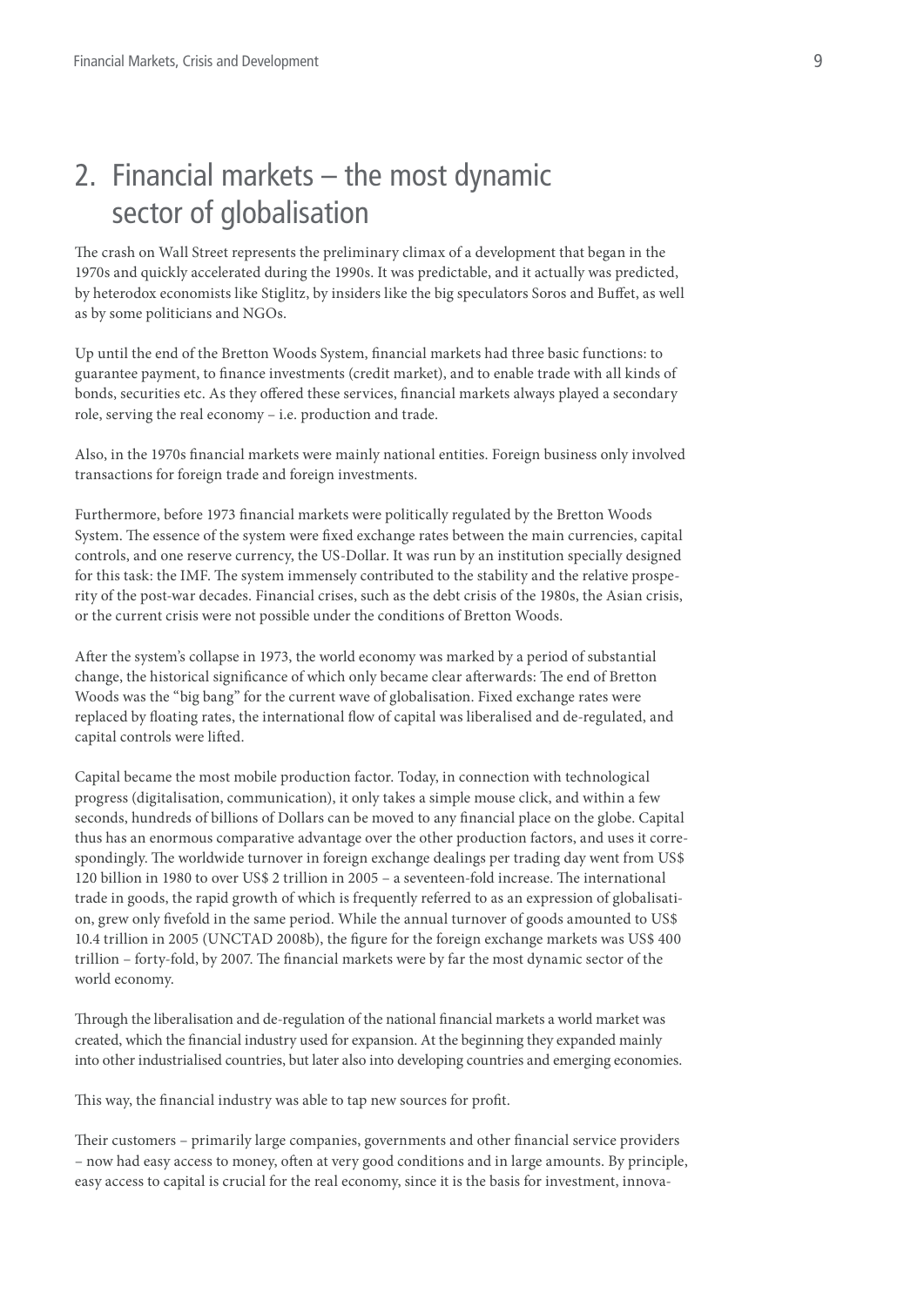<span id="page-8-0"></span>tion, and growth. This is especially true under the conditions prevalent in developing countries, where there is a high demand for investment and thus capital.

The liberalisation and de-regulation of the Post-Bretton-Woods-Era actually made it possible that large capital flows made their way into developing countries, tied to the hope that they would trigger development.

# 3. Growing instability and increase in the frequency of financial crises

However, it turned out quickly that private capital flows – in contrast to what the theory claimed – by no means went directly where they were needed most urgently, that is to the poorest countries, but instead they were concentrated in those spots promising the highest returns. And this was especially the case in the emerging economies. The flows of private capital sidelined the poor.

With the outbreak of the debt crisis in 1982 it also became clear that easy access to money was taking its toll: The volatility and systemic instability of the international financial system had drastically increased, and through international integration the risk of infection posed by crises had grown. The raise of interest rates in the USA and the increase in the dollar exchange rate thus were the defining economic trigger for the debt crisis. The debt trap snapped shut and what followed was a lost decade for development. The indebted countries had to carry enormous economic and social costs. Even if the emerging economies have overcome the effects of the debt crisis, for many poor and highly indebted countries they still remain a huge burden – despite some debt relief through the HIPC Initiative.

In the 1990s another wave of financial crises in the emerging economies followed. First in Mexico in 1994, then the Asian crisis in 1997/98, Brazil and Russia in 1999, Argentina in 2001. These crises overnight destroyed the development efforts of many years. Those hit hardest were always the economically most vulnerable groups of the poor. Unemployment, wage cuts, and impoverishment spread fast. The affected countries did not necessarily have to be involved in the crash directly. The crashes always drew other countries into the mess indirectly. For example, following the crisis in Thailand, the crash in Laos was even greater, since the country carries out 80% of its foreign trade with Thailand.

In total, the costs of the financial crises of the past 25 years for developing countries are estimated to lie at about one quarter of the gross national product (GNP) (Griffith-Jones 2007). This means without those crises, their economies would be around 25% larger.

# 4. Volatility of Exchange Rates hampering Development

However, even without crises the normal, everyday functioning of the new financial order is the cause for grave problems for developing countries. With regard to this, particularly the fluctuations in exchange rates of the main currencies represent a permanent stress factor. Owed to the fact that most of global trade and debt service are handled in US-Dollars, external trade prices and debt service became difficult to calculate. That is, debt service and foreign trade prices can increase – or decrease – overnight due to exchange rate fluctuations.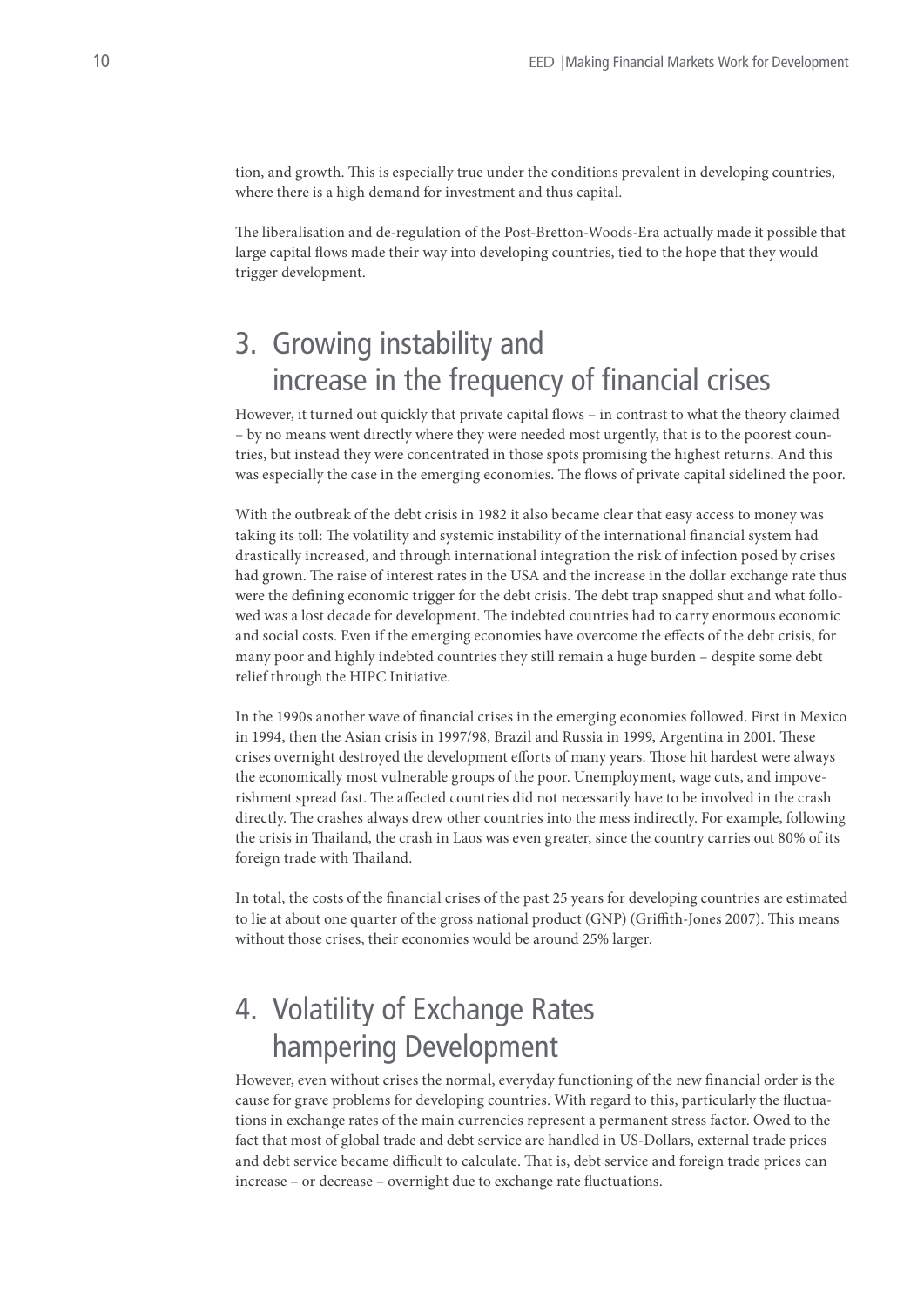<span id="page-9-0"></span>Moreover, liberalisation and de-regulation facilitated speculative attacks on developing countries. In the Asian crisis for example, there was much speculation on the fall of the Thai Baath.

Trying to protect their markets from the volatility of exchange rates, more and more developing countries opted to use an instrument that maintains at least a certain degree of autonomy: The use of currency reserves. These reserves usually consist of US-Dollars, though in the recent past the Euro and the Yen have also been increasingly used. By using the reserves, the central bank of a developing country is able by selectively buying or selling hard currencies to stabilise its own currency. But then again, this is very costly. To begin with, the reserves must be built up, but this in turn permanently ties resources that then are no longer available for development and poverty reduction. The financing of the reserves works via domestic state borrowing. The result of his type of exchange rate stabilisation leads to a permanent outflow of resources.

Furthermore, reserves create the pressure to raise interest rates, since the state is increasing the demand on the money market. But if a devaluation of the reserve currency occurs, losses are inevitable. And this is exactly what happens with the devaluation of the US-Dollar at present. So, currency reserves as protection against the exchange rate risk are very inefficient and represent a strain on development.

### 5. Short-termism - a threat to stability

There are however actors on the financial markets, who profit greatly from volatility and instability. The fluctuations make it possible to carry out arbitrage and speculation with hard currencies, interest rates and all kinds of bonds, sticks, securities etc. Arbitrage means exploiting known differences in exchange rates, interest rates etc. Thus, for instance, "Carry Trade" was very fashionable up to the recent crisis. A credit would be taken up, say in Japan at an interest rate of 5 %. Then the credit would be lent in Brazil, where the interest rate is at 15 %, for a few days or weeks. The 10% difference in interest rates represents the gross profit. In addition, the *Exit Option*, available at any given time and allowing for the abrupt withdrawal of all capital, heightens the systemic instability.

In contrast to arbitrage, speculation is an unsafe bet on the future. But since even minor exchange rate fluctuations of only a few basis points<sup>5</sup> allow for huge profits if large sums are at stake**,** this source of profit has become extremely attractive. Of the US\$ 2 trillion worth of daily currency turnover, most transactions are speculative deals. They usually run for less than seven days.

This short-termism creates instability and insecurity. And quite clearly the *Exit-Option* not only poses a threat to economic stability, but it is also an instrument of political leverage through which investors can influence governments to act in their interest. The former head of the *Deutsche Bank*, Breuer, said in this respect, *"shareholders must follow what governments offer them as investment opportunities, but rather governments must serve the interests of the shareholders."* This in turn, sets tight limits on the policy space for developing countries, their democratic right to self determination and their right to choose the path of development that suits their own situation.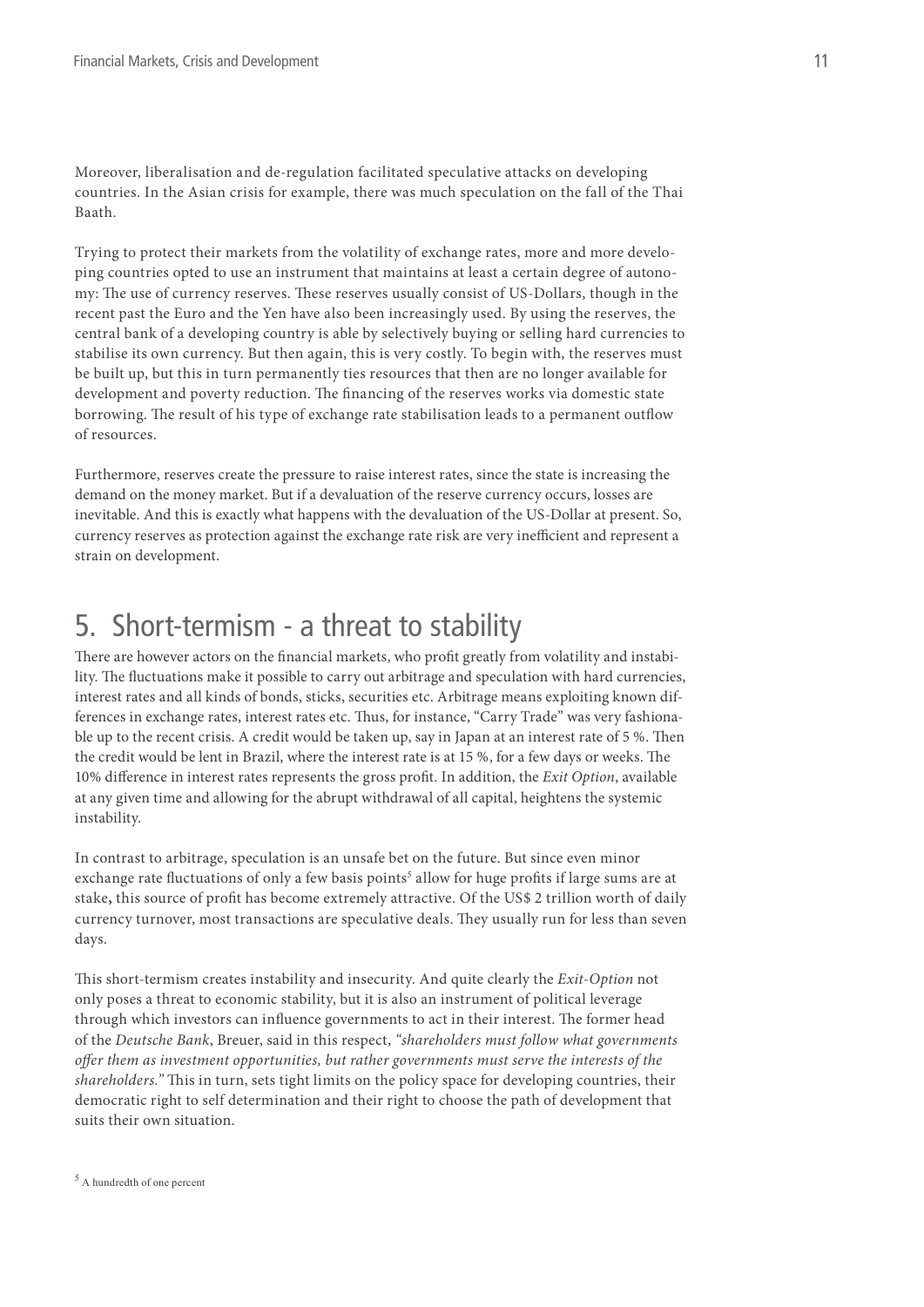# <span id="page-10-0"></span>6. Capital flight and tax evasion – the permanent outflow

Another troubling element of the international financial system for development are tax havens and Offshore Centres (OFCs). Just like vacuum cleaners, they suck the capital out of developing countries.

The name "Offshore" may seem slightly confusing, seeing that these centres must not necessarily be out at sea. "Offshore" means, that there are no, or only very reduced, forms of finance supervision, and/or no taxes, or extremely low taxes. The Offshore financial complex actually includes the City of London, Switzerland with its system of banking secrecy, or the US State of Delaware with its tax deductions for business.

OFCs are virtually free of supervision and regulation. High discretion and confidentiality in banking therefore allow for money laundering and tax evasion. It is not only the Mafia, terrorist networks, and other dubious clients that use the OFCs, but also trans-national corporations, banks and other institutional investors and of course rich individuals.

Capital flight and tax evasion lead to a permanent drain of resources. Around 50% of all assets from Latin America are invested in OFCs. In the Middle East this figure is closer to 70% (TJN 2007). The losses for developing countries due to OFCs are estimated to be at about US\$ 500 billion annually. That is about five times the total sum of Official Development Aid.

OFCs also greatly contribute to the erosion of corporate taxes, wealth taxes, and on capital both in the industrialised and developing countries. Through tax deductions and special services, such as escrow administration, tax dumping takes place. An estimated US\$ 11.5 trillion of private assets are deposited in the OFCs. That is about one third of all private capital worldwide. At least US\$ 225 billion of this amount is money that is kept from the fiscal systems of the countries of origin. And because many developing countries entertain only badly developed or poorly functioning tax regimes, the outflow of capital and tax evasion is especially severe. Due to tax dumping the offshore financial complex deprives the developing countries of resources badly needed for poverty reduction and development.

Also, beyond the financial drain, OFCs pose a threat to the stability of the system as a whole.

From an overall economic perspective, OFCs are superfluous. They only serve a small group of privileged actors, wealthy individuals, institutional investors, as well as criminal operations.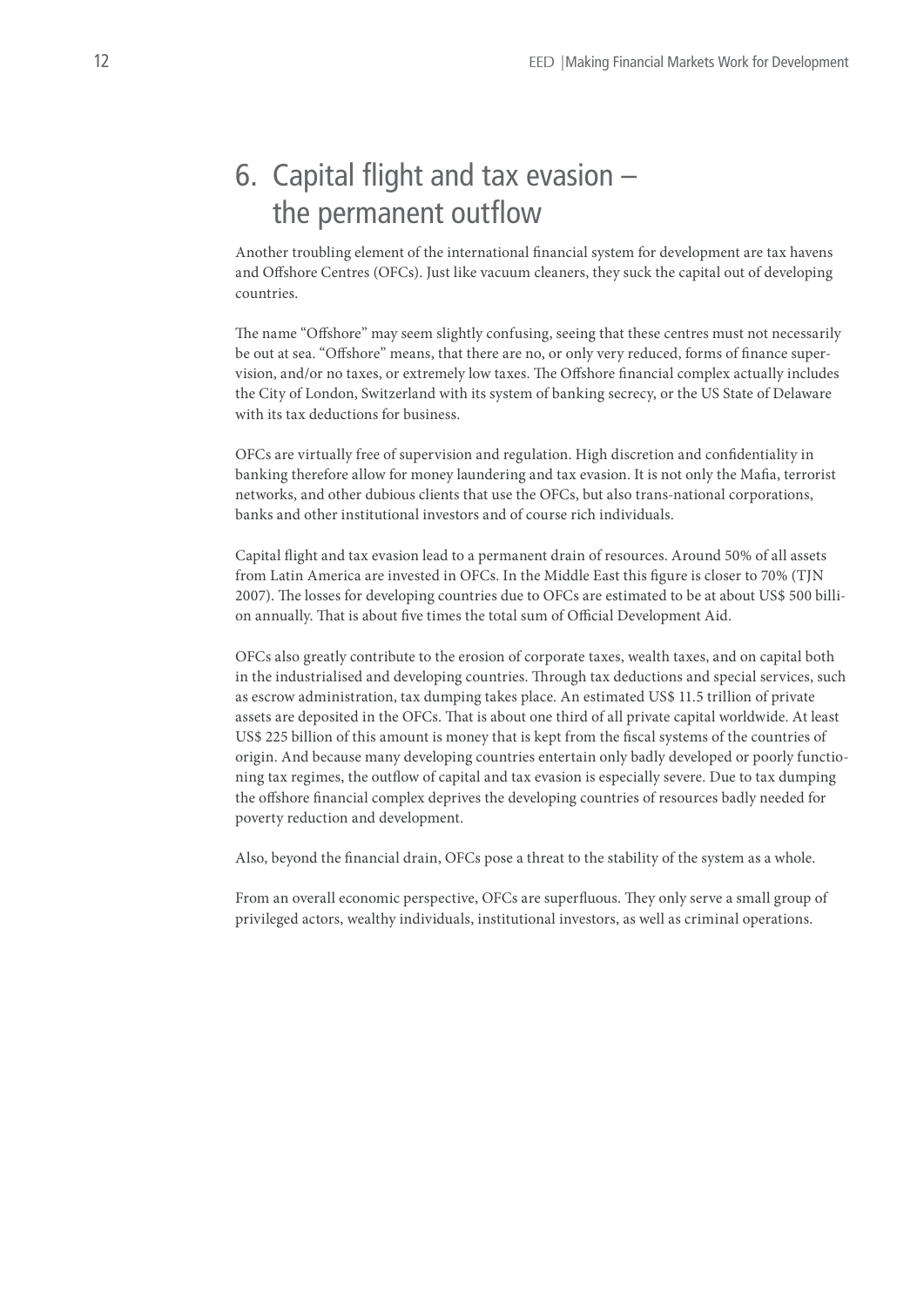### <span id="page-11-0"></span>7. A New Economic System has emerged

The international financial markets' extra-ordinary dynamic is not only owed to the quantitative effects stemming from the international integration of the financial markets, but also to numerous qualitative changes and innovations.

It is of utmost importance in this regard, that arbitrage and speculation become crucial sources of profit. The British economist Keynes referred to such a system as *casino*. And secondly, innovations such as securitisation, the development of derivatives, as well as the emergence of new types of institutional investors like Hedge Funds and Private Equity Funds have fundamentally transformed the international financial system.

### 7.1 New Instruments

What securitisation does is transform credits into securities, which in turn can be traded on the market, i.e. they can be freely bought and sold. This shifts the credit risk to other market participants, and the original lender never again has anything to do with the borrower after the credit title is sold.

The consequences of this were felt the most by company financing, because large companies today are no longer financed by their bank, but instead through the financial markets. In the past, the bank kept the title for the credit it had granted in its books. The relationship with the borrower remained an exclusively bilateral one until the debt was fully repaid. The bank had an interest in the prosperity of the debtor and an according capacity to fulfil the debt servicing. The new form of business financing has eliminated this aspect, while simultaneously now there is a direct path for transmission of the instability of the financial markets to the real economy.

Securitisation played a central role in the US Sub prime Crisis and the subsequent crash. The defaulted mortgage credits had been turned into tradable securities (*Collateralized Debt Obligations – CDO*) sold worldwide. These papers triggered the crisis. Because not only the mortgages were certified, but also large credit sums were generally secured through so-called *Credit Default Swaps (CDS*), the credit crunch brought the whole system to a collapse.

Securities represent a variant of derivatives (Latin: derivare = (to) derive, deduce). The market for derivatives has rapidly grown. Initially serving as a kind of insurance for an underlying deal in the productive economy, derivatives have since been attached to all sorts of underlying deals, e.g. deals on course developments (ranging from exchange rates and share values to highly aggregated stock indices like the Dow Jones or the Dax**)** or on derivatives of derivatives. Only 10% of trade is supervised, that is when it is carried out via the stock exchange. The remaining 90% take place outside the stock exchange (over the counter – OTC) and are free of any kind of supervision. The illicitness of the trade with derivatives makes it a high risk factor for the international financial system, which was so impressively confirmed by the current crash.

#### 7.2 New actors

Of the various new actors that have emerged in the financial markets, institutional investors are of central importance. They include banks, especially investment banks, pension funds, insurances, investment funds, Hedge Funds, Private Equity Funds, real estate funds, etc. These protagonists act as funds for collecting capital. Combined with their own funds they invest huge amounts in financial dealings. In contrast to individual investors, they can dispose of an enormous capital mass as well as a professional apparatus for the management of their investments, which employs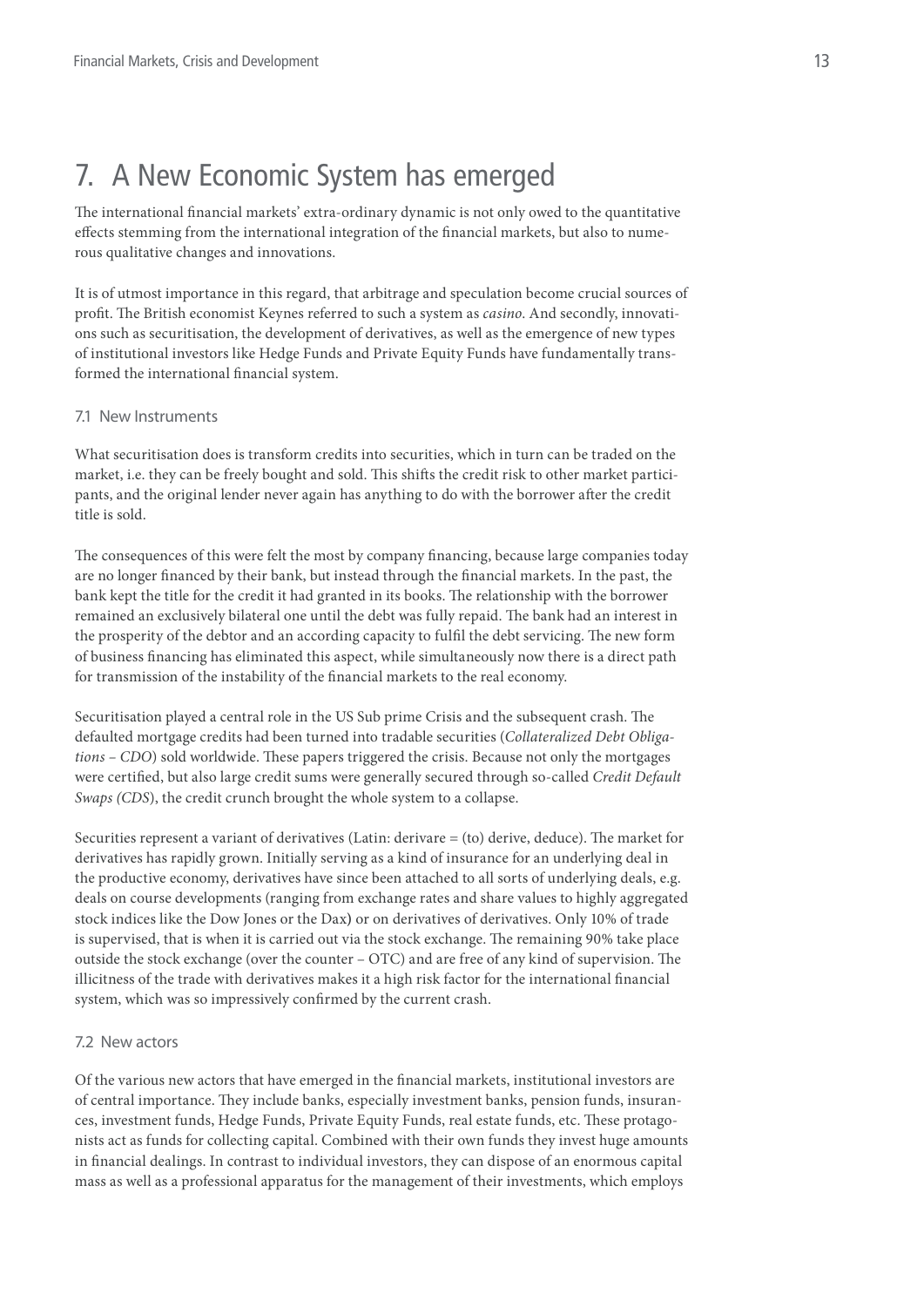<span id="page-12-0"></span>highly specialised methods to not only achieve viability, but to generate the highest possible profit. The most recent result of institutional innovation are Hedge Funds, Private Equity Funds, and real estate investment trusts (REITS). Their prime interest is simply to increase the assets of the shareholders. Because of their leveraged operations, that is the investment of far more loan capital than own capital, the use of Offshore Centres, and highly speculative deals, they represent a threat to stability. Increasingly, institutional investors are also becoming rather active in developing countries. In India for example, the total sum of investments by Private Equity Funds went from US\$ 1.1 billion in 2004 to US\$ 10.8 billion in 2007 (Singh 2007).

The profits possible in this system were high above those normally to be made in the real economy. This leads investors who dispose of sufficient liquid capital to preferably invest in the new business models. The result of this is a structural under-investment in real economy, resulting in negative consequences for growth, employment, and development.

#### 7.3 Distribution effects

What goes beyond the problems of stability, is that the new financial regime is not only very unstable but also produces rather negative effects on distribution and social equity. It amplifies social polarisation, i.e. income development and wealth formation are very dynamic at the top levels whereas the lower it gets on the scale the less dynamic it gets, eventually showing stagnation or even a drop. The rich are getting richer, and the poor are getting poorer. This is equally true for both industrialised and developing countries. The economic pie continues to grow, but the piece of the pie that the rich end economically powerful are serving themselves is getting bigger, while that of the rest is getting smaller.

The development of assets in Africa is an interesting indicator of this effect. Since African elites are increasingly exploiting the possibilities of the financial markets, they take the lead in the emergence of millionaires and multi-millionaires, the so-called *High Net Worth Individuals*  (HNWI).<sup>6</sup> From 2005 to 2006 their number grew fastest compared worldwide: by 11.5%. In absolute numbers, their capital assets have grown by US\$ 51.5 billion. In comparison: In 2005, Africa received a total sum of US\$ 24.7 billion in ODA. That is only about half of the wealth increase for Africa's HNWIs.

If these assets were invested in development instead of wealth formation, or at least adequately taxed, the continent could have a few problems less. This quite clearly points out again, that poverty and wealth are not independent of one another. Who speaks of poverty cannot be silent on wealth.

### 7.4 An historic transformation

Taken together, the changes in the financial system since 1973 have brought about an historic transformation. Financial markets are no longer second in place to the real economy. With their unleashing, financial markets have not only become an independent source of accumulation, but also a superior one, while the orientation on the shareholders has become the standard in all economic sectors. Thus, the financial markets dominate the real economy. The relationship between the financial sector and the real economy has been reversed. A new system has come into being, which some call *globalisation, driven and dominated by financial markets*, while others see it as an

 $^6$  HNWIs are owners of capital assets (i.e. not including real estate, luxury items etc.) of US\$ 1 million and above. Worldwide, this group includes about 8.7 million people. In most common statistics, this group does not appear because it is so small. The usually blend into the upper fifth or the top 10%.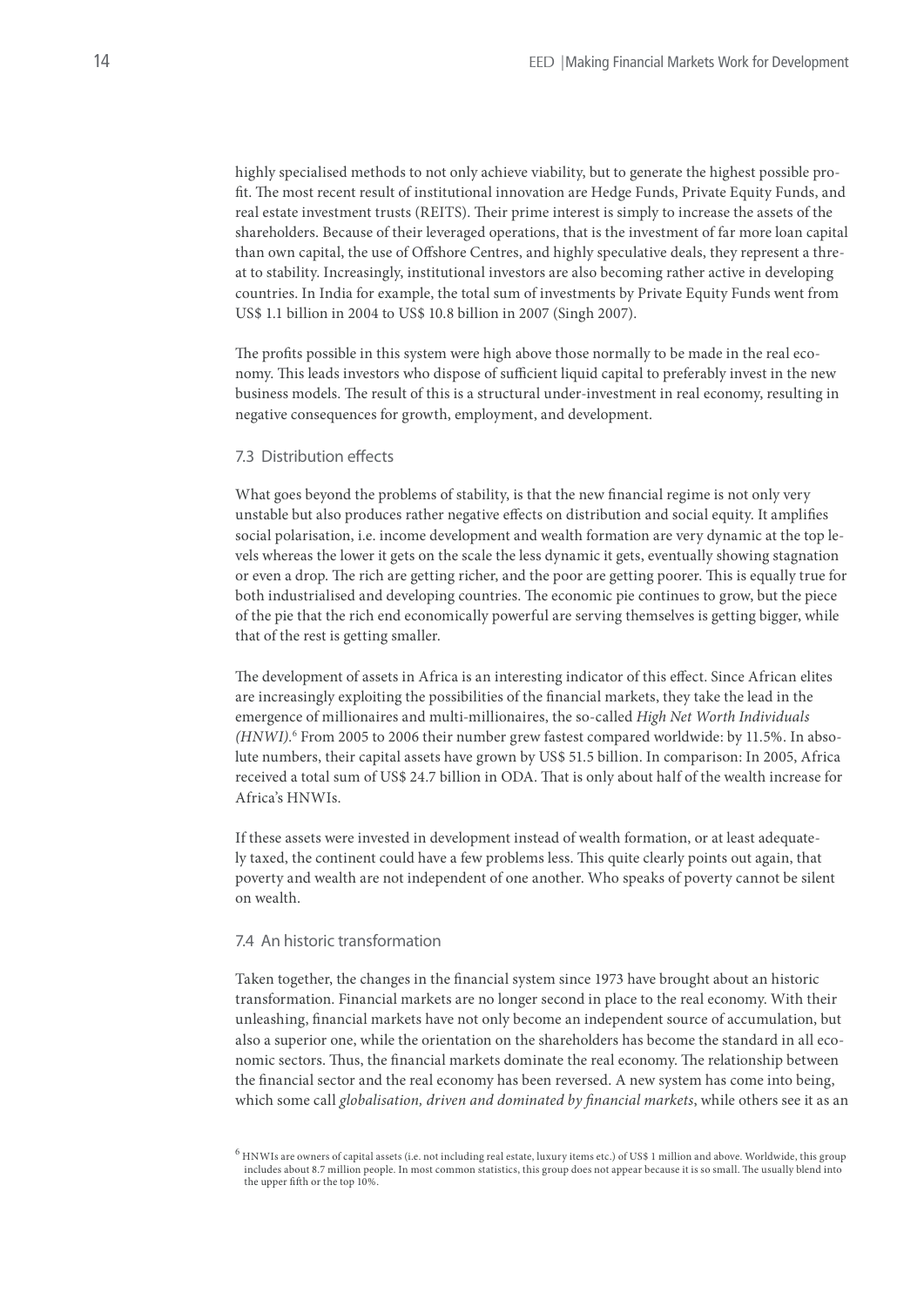<span id="page-13-0"></span>*asset and wealth-centred economy*, and again others speak of *financial market capitalism*. Whatever one may call this shift, what is clear is that it represents a new economic model. Its emergence has also drastically transformed the conditions for development.

However, the current crash may be the beginning of the end of the new system. Just like the Bretton Woods agreement was a reaction to the Great Depression, the current crisis will most probably lead to a new financial architecture.

In any case must the development community intervene in the current disputes and point out ways to regulate financial markets in such a way that they support sustainable development. The time is right. Acceptance for market radicalism has been eroded by the financial crisis. Even bankers admit that the market is not capable of regulating itself and demand state regulation. Politicians all over the world have announced changes.

The reform debate must not be left to the banking lobby and politicians. A stable, predictable and development-friendly international financial system is a global public good that urgently needs to be provided. Without such a system progress in poverty reduction and development will come under attack again and again. Effective development policy also implies to address the economic structures of the international economy.

# 8. Alternatives and starting points for action by civil society

The crash on Wall Street also represents the bankruptcy by the dominant economic model. It has revealed that the market is not capable of regulating itself. Strict regulation is now necessary.

The complexity of the financial system makes it impossible however, to come up with a single solution for all problems. What is needed is a whole toolkit. With view to the reform proposals pouring in by the hundreds, some basic criteria from the perspective of civil society should be established:

- It is necessary to redirect the development of the financial markets. Priority cannot be given to make the casino safer for the gamblers, or even socialise the losses, while the profits continue to flow into private pockets. Rather, the dominance of the financial markets on the real economy must be ended. The casino must me shut down. Poverty reduction, development, and human rights must become the financial markets' top priorities.
- International co-operation must replace the brutal competition between national economies and the resulting *race-to-the-bottom.* A new financial architecture must be established. It must be democratic, development-friendly, allow for adequate participation of developing countries, and meet the requirements of the 21<sup>st</sup> century.
- To mitigate the consequences of the crisis for the LDCs, an international emergency fund under the administration of the UN must be established, because otherwise the MDGs can by no means be reached. With regard to the financing of this fund, the *"Speculator Pays Principle*" must come into play, just like it was accepted to a certain extent by the US Congress when it passed the US\$ 700 billion rescue package for the country's financial industry. Through an internationally coordinated and progressive special tax on capital assets those will be required to pay the costs, who in the past have benefited most from the casino.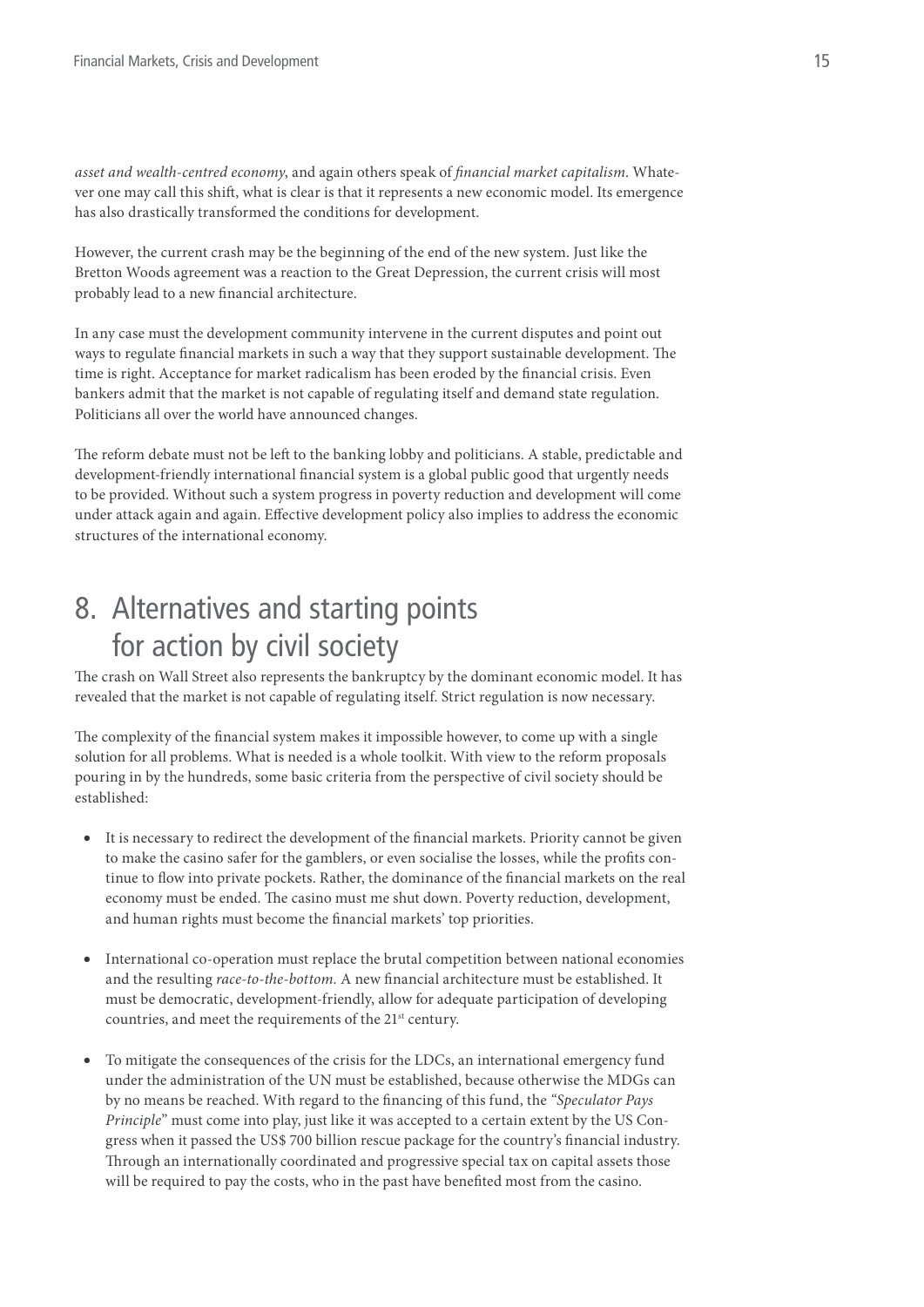Moreover, proposals such as the increase of capital requirements, the reinforcement of supervision, a ban on off-balance deals, the inclusion of all institutional investors – that is Hedge Funds, Private Equity Funds, etc. – into the realm of the country's supervision regime in which the investors operate, as well as a strict regulation of rating agencies<sup>7</sup> seem to be sensible short-term measures. Hedge Funds and other institutional investors that evade regulation in OFCs must be banned.

The pressure on developing countries to liberalise their economies created by the annex on financial services in the GATS<sup>8</sup> must be ended.

The privatisation of public services, and thus their financing, especially that of pensions and health insurance, via the international capital markets, has proven disastrous. Especially developing countries, when establishing such systems, should orientate along models that are based on the principle of solidarity.

In order to push back the dominance exerted by financial markets on the real economy, the structure of incentives should be fashioned in a way that makes speculation, arbitrage, and short-term operations unattractive. The best way to achieve this is through taxation instruments, such as a tax on currency transactions, as well as through a stronger (and more progressive) taxation of capital income.

Every country must have the right to impose capital controls wherever it is deemed necessary; macro-economic conditionality clauses set by the IMF and the World Bank must be stopped.

Risks created by Hedge Funds and other protagonists operating with leverage must be defused through the according capital requirements.

The entire speculatively inflated sector of credit securitisation needs to be limited to the measure required for investments in the productive economy. High risk financial products such as CDOs and other risky derivatives must be banned. The remaining derivative market has to be placed under supervision, and the OTC market must be drained.

Who actually needs the offshore financial complex? It is the institutional investors, businesses trying to escape their domestic tax regimes, wealthy individuals, as well as economic and other criminals. From a macro economic perspective, and even more so from a development point of view, OFCs are nothing but harmful. They should therefore be economically neutralised. After September 11, the US demonstrated through their measures to counter terrorist funding that effective measures can in fact be imposed, if only the political will to do so exists. Even the Swiss banking secret has been loosened**,** if only for US authorities.

In order to cope with the effects of the volatility of the exchange rates inhibiting development, the setting up of regional currency unions, maybe in resemblance of the Euro zone, should be pursued as a mid-term goal. As interim steps currency co-operations, managed floating, currency boards, and exchange rate corridors may be useful.

 $^7$  These private institutions assess credit risks. However, these institutions have failed to perform during all the major crises over the past 15 years, the latest example being the Subprime Crisis in the US as well as the crash on Wall Street.

<sup>8</sup> The annex on financial services to the General Agreement on Trade in Services of the WTO, the GATS, is designed to push for further liberalisation in the financial industry. Implementation of this annex would lead to the expansion of banks, insurances, and other institutional investors from industrialised countries into emerging economies and developing countries. In the light of the current crisis this would have to be tied to strict state regulation and conditionality clauses with regard to development.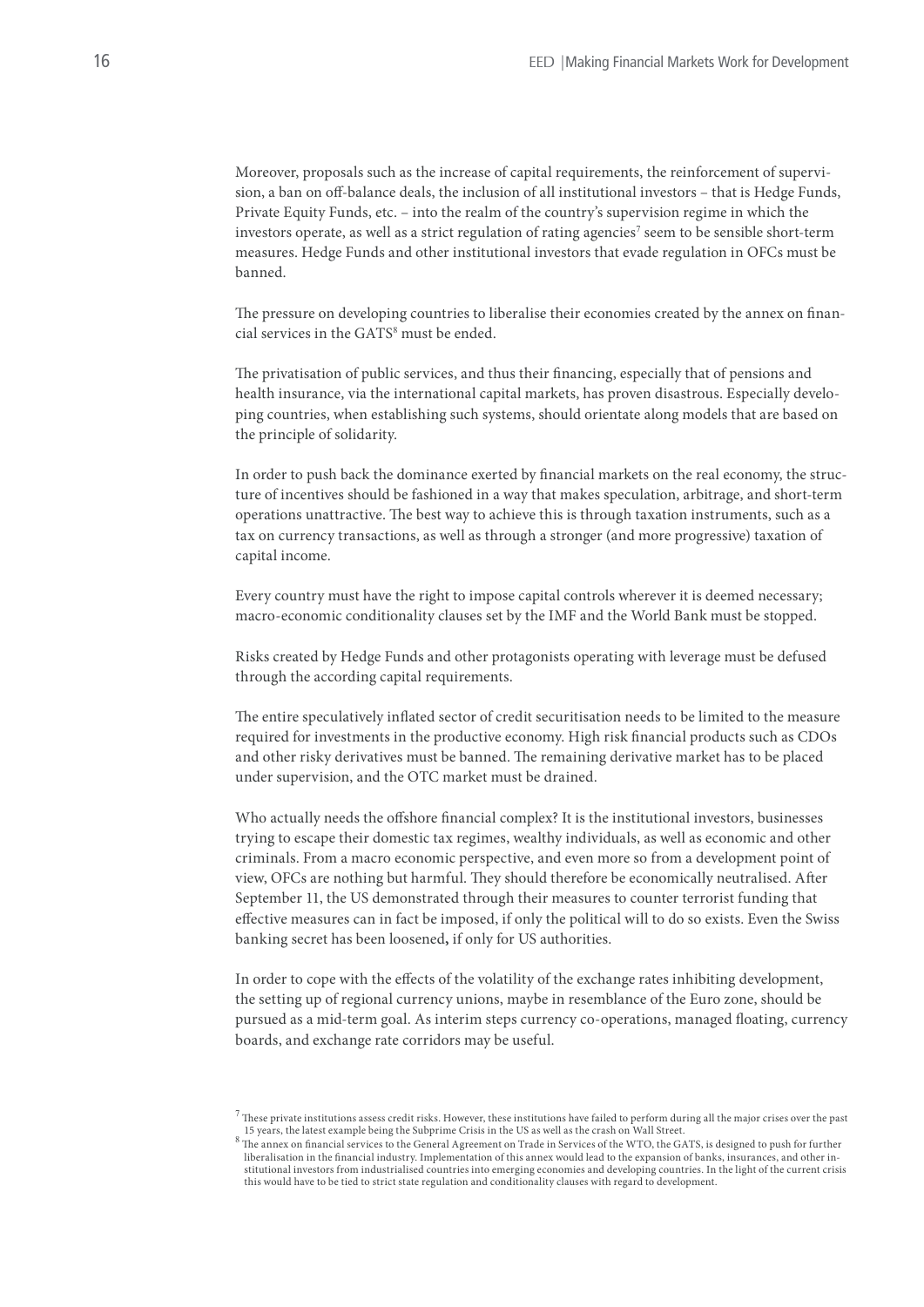Financial Markets, Crisis and Development 17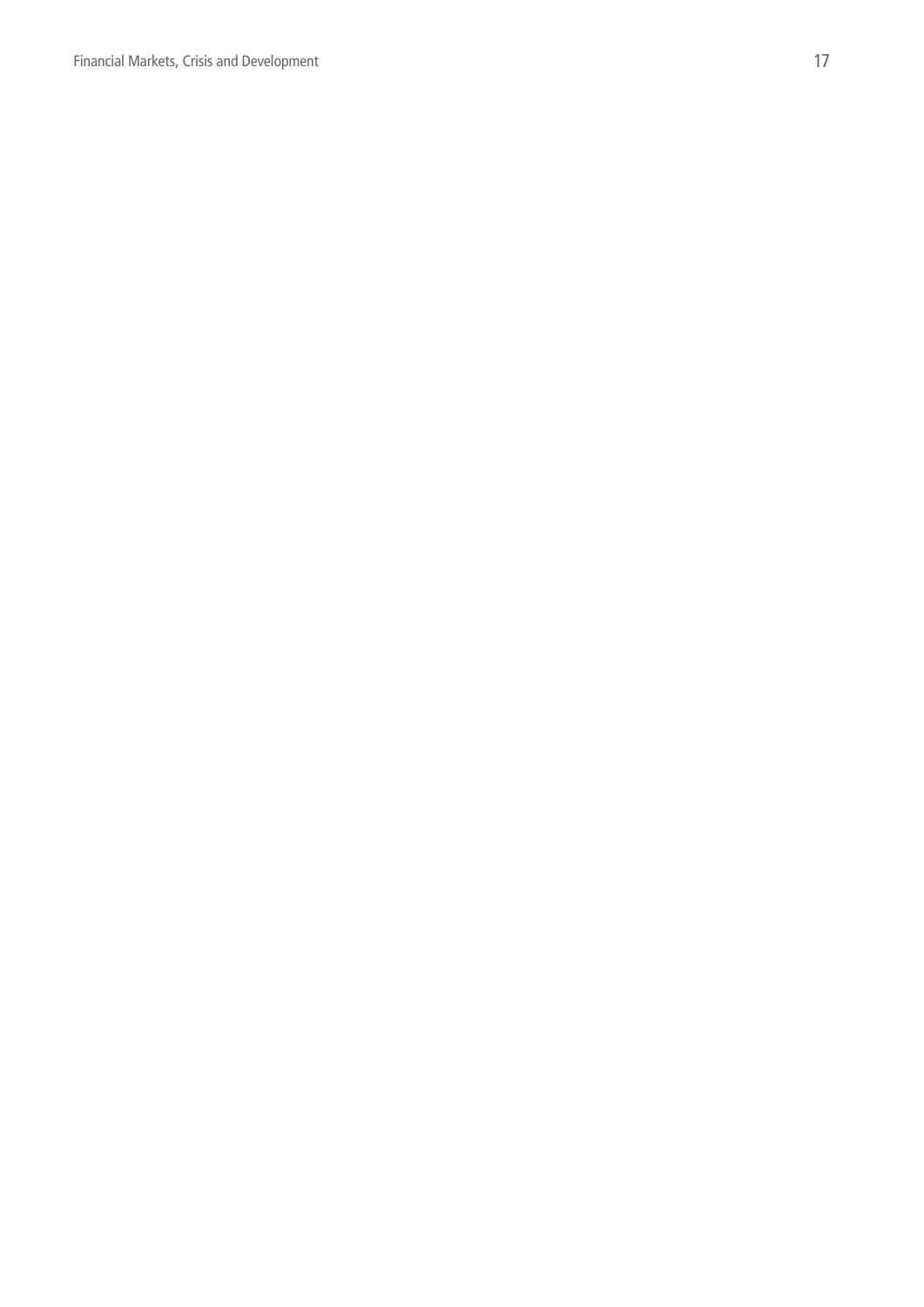### <span id="page-16-0"></span>Literature

**BIS - Bank for International Settlement (2007):** Triennial Central Bank Survey of Foreign Exchange and Derivatives Market Activity in 2007 – Final results. Basle

**BMZ – Bundesministerium für Wirtschaftliche Zusammenarbeit und Entwicklung (German Ministry of Cooperation and Development) (2008):** Factsheet. Increasing Food Prices and their impact on Development Politics. April 22, 2008 www.bmz.de/de/zentrales\_downloadarchiv/Presse/fact\_sheet\_nahrungsmittelpreise\_080421.pdf

**CFTC - Commodity Futures Trading Commission.** Remarks of Commissioner Michael V. Dunn before the Swiss Futures and Options Association's, Bürgenstock Meeting Friday, September 5, 2008. Washington

**Eichengreen Barry (2007):** Brazil and the Subprime Crisis. Berkeley

**FAO (2008):** Crop prospects and food situation. Rome

**Griffith-Jones, Stephany (2007):** New Investors in Developing Countries: Opportunities, Risks and Policy Responses, the Case of Hedge Funds.

**Keidel Albert (2008):** China's Economic Rise – Fact and Fiction. Carnegie Endowment For International Peace. Washington

**Schulmeister, Stephan (2008):** Trading Practices and Price Dynamics in Commodity Markets. Interim Report of a Study commissioned by the Austrian Federal Ministry of Finance and the Austrian Federal Ministry of Economics and Labour. Austrian Institute of Economic Research – WIFO. Vienna

**Singh, Kavaljit (2007):** A Discussion Paper on Private Equity With Special Reference to India. New Delhi.

**TJN – Tax Justice Network (2007):** Closing the Floodgates. Collecting tax to pay for development. London

**UNCTAD (2008a):** Addressing the global food crisis. Key trade, investment and commodity policies in ensuring sustainable food security and alleviating poverty. Geneva

**UNCTAD (2008b):** World Trade Report 2008. Geneva

**World Bank (2008):** Double Jeopardy: Responding to High Food and Fuel Prices. July 2, 2008. Memo of the World Bank for the G8 summit in Hokkaido-Toyako, 2008